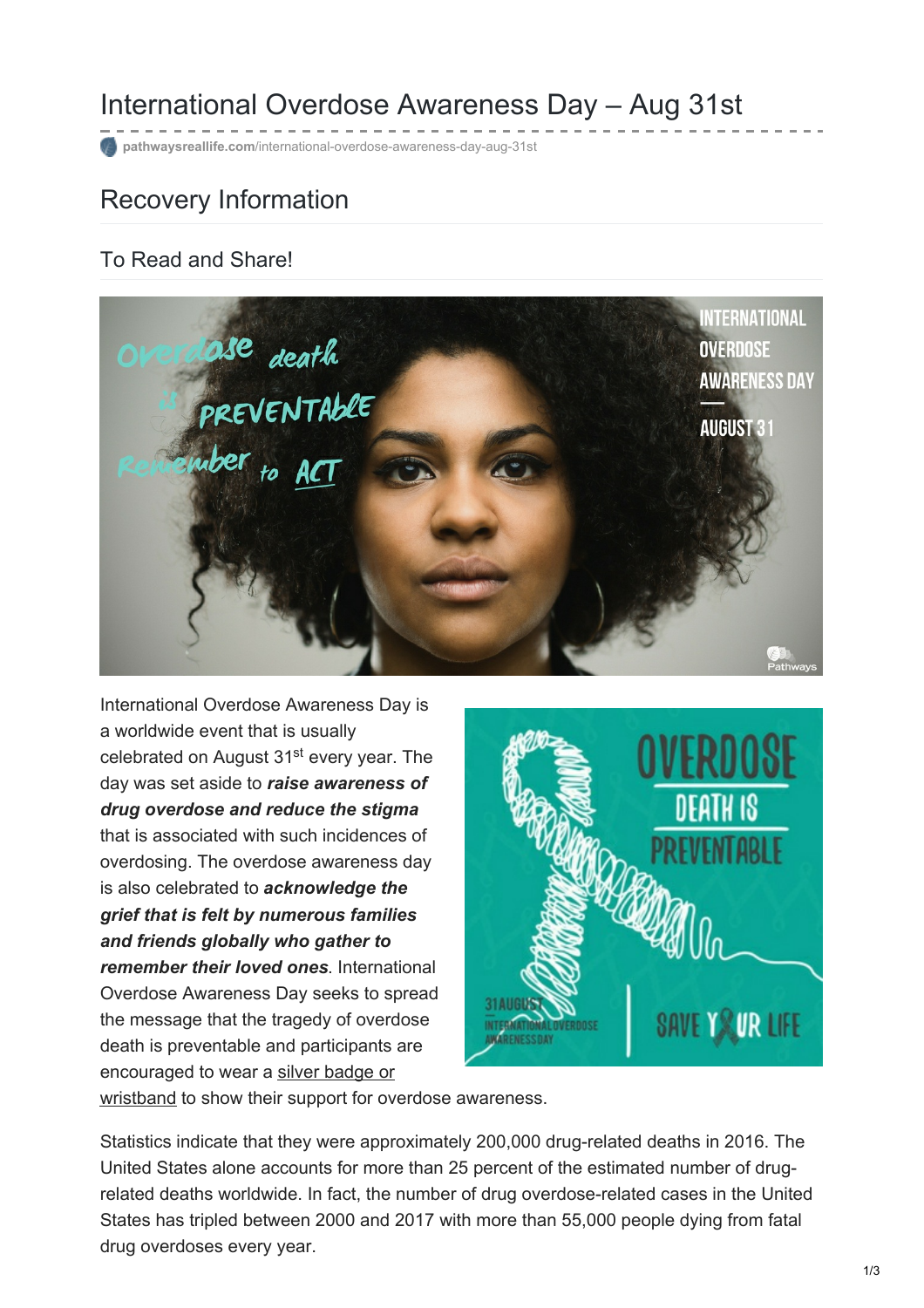## Drug Overdose Is a Global Problem

Drug overdose is an increasing international problem that medical experts are worried about. According to a report by the Center for Disease Control and Prevention (CDC), drug overdose is among the leading cause of drug-related deaths in the U.S. *A majority of the drug overdose deaths happen as a result of opioid abuse*. The term opioid refer to a class of drugs that has *both legal and illegal substances*. Most people use prescribed opioids that slow down the central nervous system to produce a calming effect.

*Opioids are mostly prescribed to reduce pain, but most people end up taking the drug for recreational purposes which leads to [addiction](https://pathwaysreallife.com/prescription-drug-abuse-treatment-utah/)*. When taken in large quantities, opioids can depress certain functions such as normal breathing and heartbeat until they eventually stop leading to death.

# Symptoms of Overdose

Medical practitioners define drug overdose as the intentional or accidental use of a particular drug or substance such as alcohol beyond the recommended dosage. *A drug overdose can have severe consequences with its effects ranging from brain injury, disorientation to seizures and death.*

Part of the overdose awareness day agenda is to facilitate spread of information on*how to identify signs and symptoms* of substance abuse and overdose and *what you can do to help* the affected individuals. The typical signs of drug overdose include:

- Pinpoint pupils
- Shallow breathing or breathing that has completely stopped
- Gray/blue lips or fingertips
- Agitation
- Vomiting
- No response to stimuli
- Unusual snoring
- **•** Disorientation
- Inability to rouse

#### Show Your Support: Attend Overdose Awareness Day Events in Salt Lake City, Utah

The International Overdose Awareness Day will take place at the South Steps of the Utah State Capitol on 31<sup>st</sup> August 2018 between 6 and 9 pm. You can join us for an inspiring and healing evening to honor all the people that we have lost to drug overdose and raise awareness of the problem in our society. We shall have *inspiring speakers*, *resource tables*, *wonderful musicians* to entertain you, *video presentations* and candle lighting. The resource tables will be available from 6 pm to 7 pm. You can reach the organizers at [overdoseawarenessutah@gmail.com](https://www.overdoseday.com/) or call 801-234-9963. Find out more ways you can help.